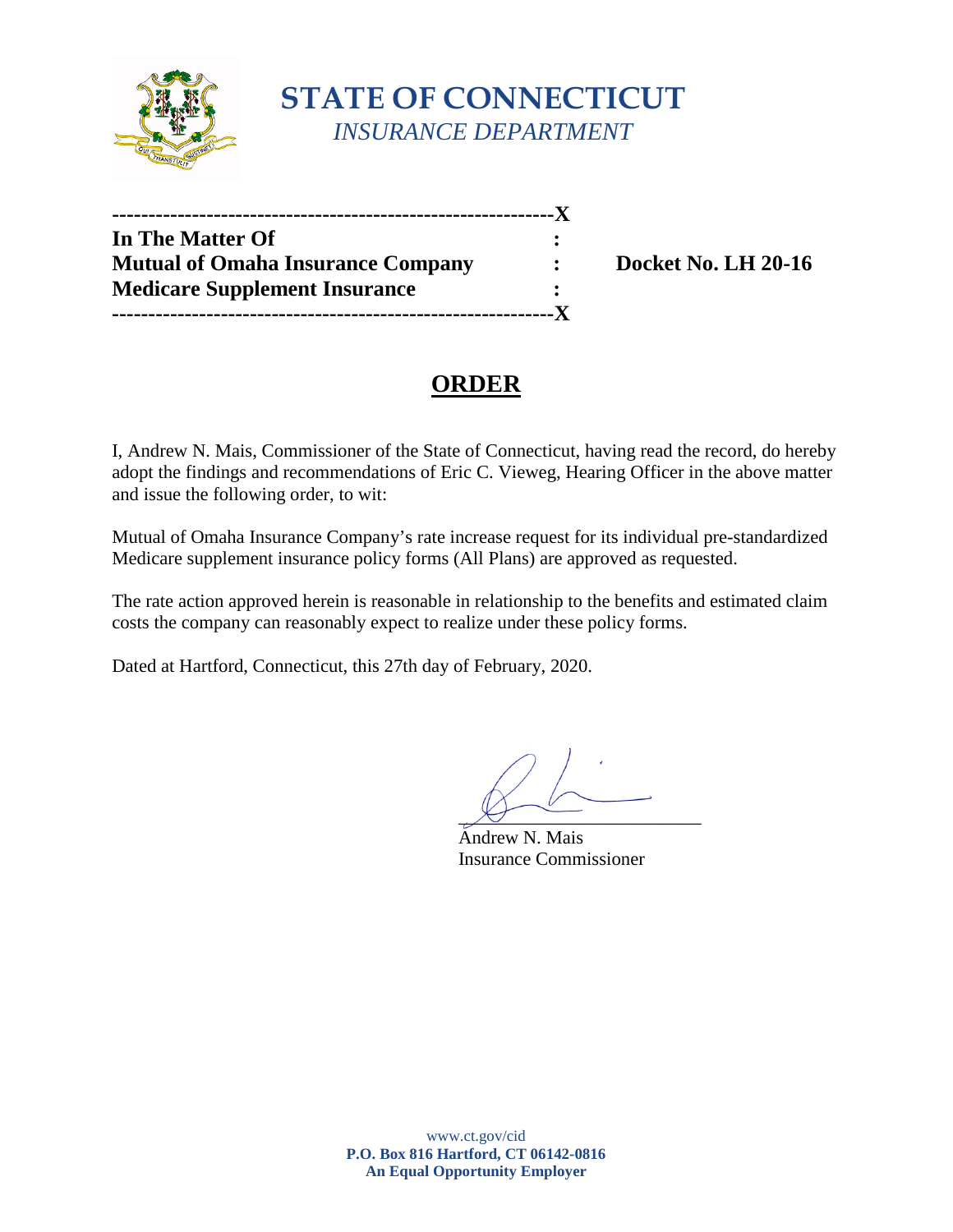

# **STATE OF CONNECTICUT** *INSURANCE DEPARTMENT*

**In The Matter Of Mutual of Omaha Insurance Company : Docket No. LH 20-16 Medicare Supplement Insurance : :** -----------------------------------------------------X

-----------------------------------------------------X

### **PROPOSED FINAL DECISION**

### **1. INTRODUCTION**

The Insurance Commissioner of the State of Connecticut is empowered to review rates charged for individual and group Medicare supplement policies sold to any resident of this State who is eligible for Medicare. The source for this regulatory authority is contained in Chapter 700c and Section 38a-495a of the Connecticut General Statutes.

After due notice, a hearing was held at the Insurance Department in Hartford, CT on Thursday, February 20, 2020, to consider whether or not the rate increases requested by Mutual of Omaha Insurance Company on its Medicare supplement insurance business should be approved.

No members from the general public attended the hearing.

No company representatives from Mutual of Omaha Insurance Company attended the hearing.

The hearing was conducted in accordance with the requirements of Section 38a-474, Connecticut General Statutes, the Uniform Administrative Procedures Act, Chapter 54 of Section 38a-8-1 et seq. of the Regulations of Connecticut State Agencies.

A Medicare supplement policy is a private health insurance policy sold on an individual or group basis, which provides benefits that are additional to the benefits provided by Medicare. For many years Medicare supplement policies have been highly regulated under both state and federal law to protect the interests of persons eligible for Medicare who depend on these policies to provide additional coverage for the costs of health care.

Effective December 1, 2005, Connecticut amended its program of standardized Medicare supplement policies in accordance with Section 38a-496a of the Connecticut General Statutes, and Sections 38a-495a-1 through 38a-495a-21 of the Regulations of Connecticut Agencies. This program, which conforms to federal requirements, provides a "core" package of benefits known as Plan A. Insurers may also offer any one or more of eleven other plans (Plans B through N).

Effective January 1, 2006, in accordance with Section 38a-495c of the Connecticut General Statutes (as amended by Public Act 05-20) premiums for all Medicare supplement policies in the state must use community rating. Rates for Plans A through N must be computed without regard to age, gender, previous claims history or the medical condition of any person covered by a Medicare supplement policy or certificate.

The statute provides that coverage under Plans A through N may not be denied on the basis of age, gender, previous claims history or the medical condition of any covered person. Insurers may exclude benefits for losses incurred within six months from the effective date of coverage based on a pre-existing condition.

> www.ct.gov/cid **P.O. Box 816 Hartford, CT 06142-0816 An Equal Opportunity Employer**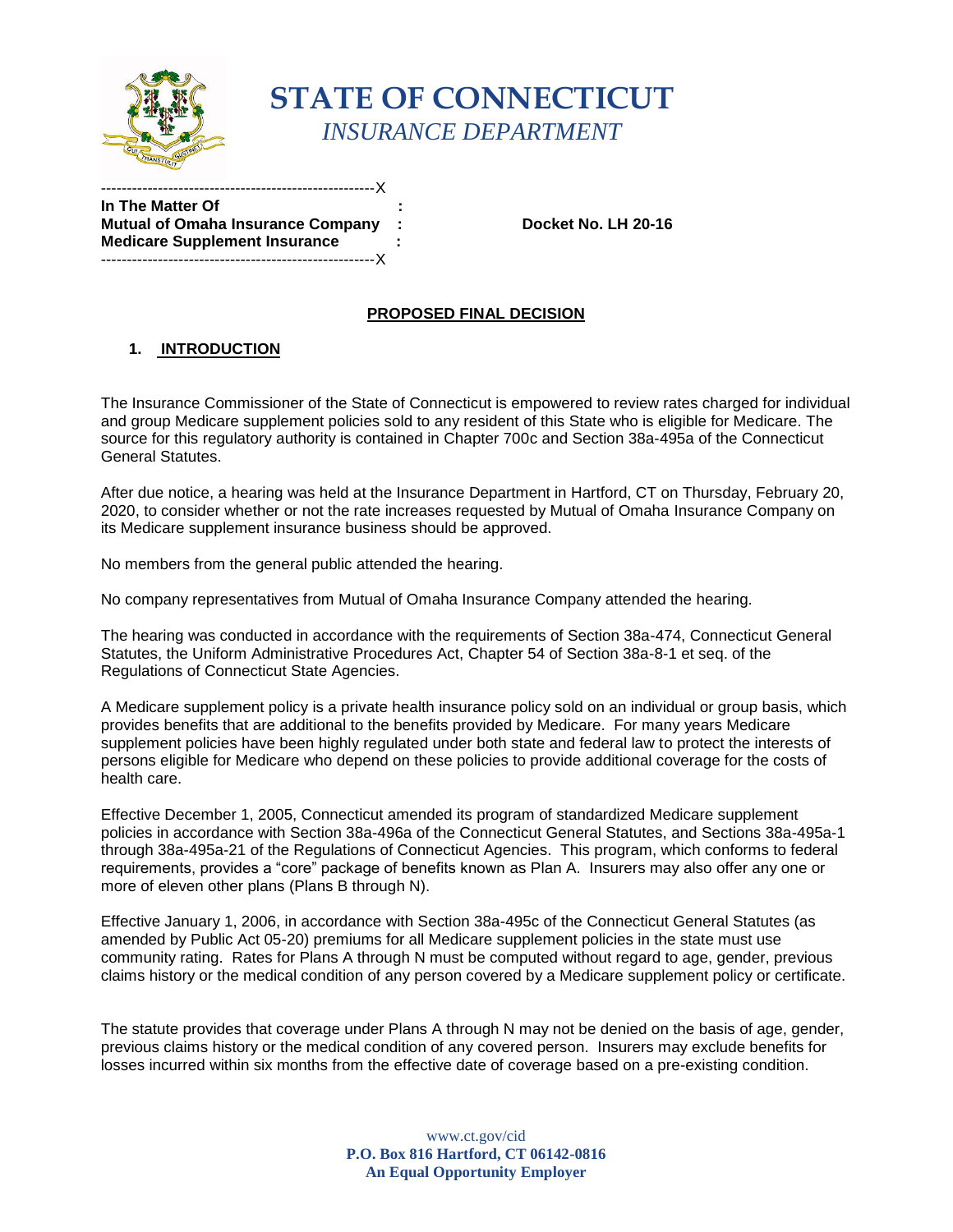Effective October 1, 1998, carriers that offer Plan B or Plan C must make these plans as well as Plan A, available to all persons eligible for Medicare by reason of disability.

Insurers must also make the necessary arrangements to receive notice of all claims paid by Medicare for their insureds so that supplement benefits can be computed and paid without requiring insureds to file claim forms for such benefits. This process of direct notice and automatic claims payment is commonly referred to as "piggybacking" or "crossover".

Sections 38a-495 and 38a-522 of the Connecticut General Statutes, and Section 38a-495a-10 of the Regulations of Connecticut Agencies, state that individual and group Medicare supplement policies must have anticipated loss ratios of 65% and 75%, respectively. Under Sections 38a-495-7 and 38a-495a-10 of the Regulations of Connecticut Agencies, filings for rate increases must demonstrate that actual and expected losses in relation to premiums meet these standards, and anticipated loss ratios for the entire future period for which the requested premiums are calculated to provide coverage must be expected to equal or exceed the appropriate loss ratio standard.

Section 38a-473 of the Connecticut General Statutes provides that no insurer may incorporate in its rates for Medicare supplement policies factors for expenses that exceed 150% of the average expense ratio for that insurer's entire written premium for all lines of health insurance for the previous calendar year.

#### II. **FINDING OF FACT**

After reviewing the exhibits entered into the record of this proceeding, and utilizing the experience, technical competence and specialized knowledge of the Insurance Department, the undersigned makes the following findings of fact:

- 1. Mutual of Omaha has requested the approval of a 3.0% rate increase for its individual pre-standardized Medicare supplement policy forms 2CMO et al.
- 2. As of 9/30/2019 there were 12 policies in-force in Connecticut and 571 in-force nationwide.
- 3. The last approved rate increase for these policies was 4.0%, effective 6/1/2019.
- 4. The majority of this block was agent solicited but some forms were sold using direct response mail methods.
- 5. Mutual of Omaha certified that their expense factors are in compliance with section 38a-473, C.G.S.
- 6. Mutual of Omaha has conformed to subsection (e) of section 38a-495c, C.G.S. regarding the automatic processing of Part B claims. They have arrangements for the automatic processing of Part A claims.
- 7. The proposed rates are designed to satisfy the Connecticut regulatory loss ratio of 65%.
- 8. The estimated loss ratios in Connecticut for 2018 and 2019 are 66.84% and 77.52% respectively. The loss ratio in Connecticut from inception through 2019 is estimated to be 65.27%.
- 9. The estimated loss ratios nationwide for 2018 and 2019 are 97.8% and 89.5% respectively. The loss ratio nationwide from inception through 2019 is estimated to be 62.06%. The calendar year loss ratios have not been below 65% since 2004.
- 10. Trend of 3.0% was used for projection of future claims based upon nationwide data.
- 11. Mutual of Omaha's 2020 Medicare supplement rate filing proposal is in compliance with the requirements of regulation 38a-474 as it applies to the contents of the rate submission as well as the actuarial memorandum.